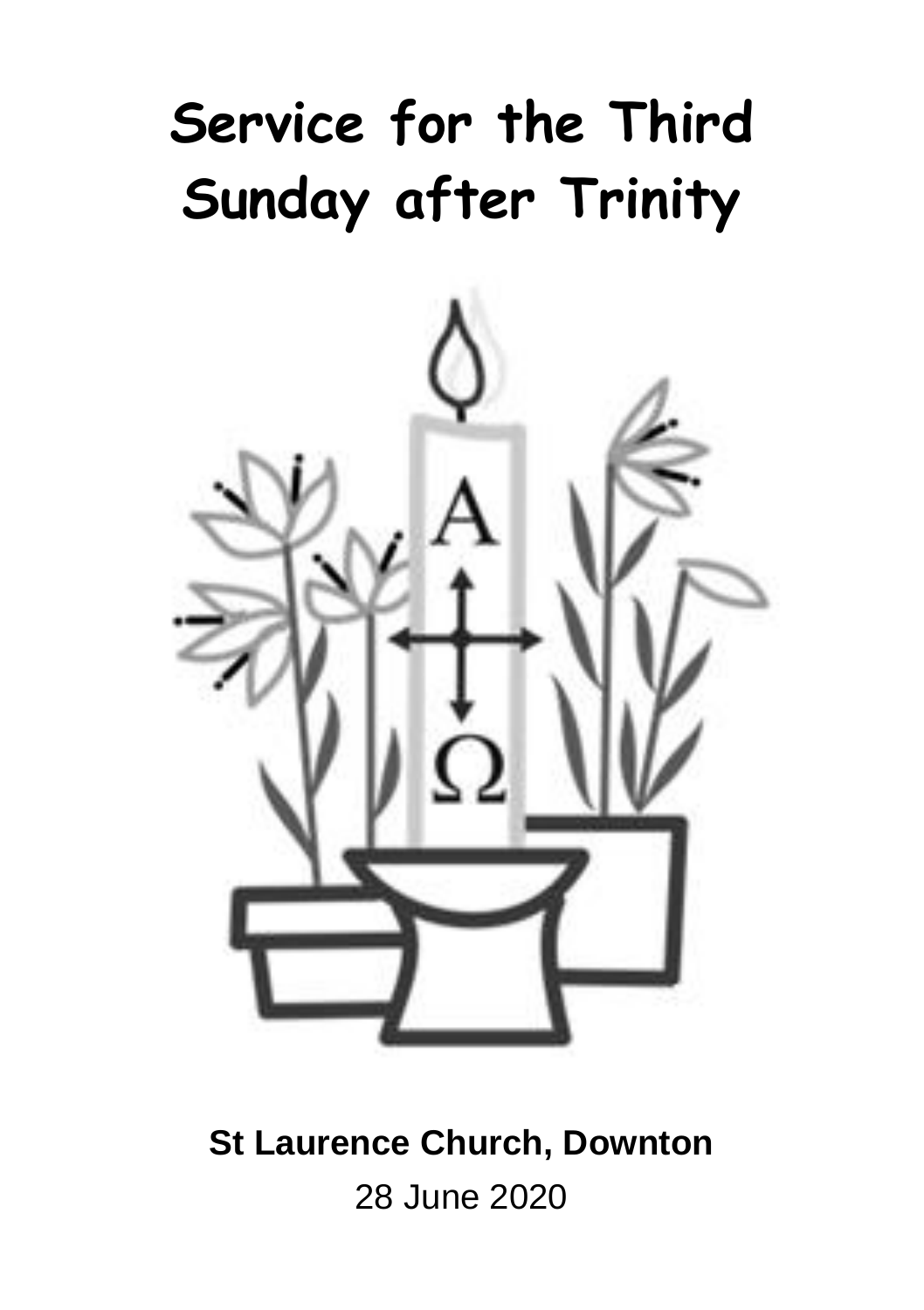## *Preparation*

#### Call to Worship

What you are to say will be given to you, says the Lord. **for it is the Spirit of the Father speaking through you.**

Whoever welcomes you welcomes me **and whoever welcomes me welcomes the one who sent me.**

*The Team Rector introduces the service*

Hymn: Lord of all hopefulness

Lord of all hopefulness, Lord of all joy, Whose trust, ever childlike, no cares could destroy, Be there at our waking, and give us, we pray, Your bliss in our hearts, Lord, At the break of the day.

Lord of all eagerness, Lord of all faith, Whose strong hands were skilled at the plane and the lathe, Be there at our labours and give us, we pray, Your strength in our hearts, Lord, At the noon of the day.

Lord of all kindliness, Lord of all grace, Your hands swift to welcome, your arms to embrace. Be there at our homing, and give us, we pray, Your love in our hearts, Lord, At the eve of the day.

Lord of all gentleness, Lord of all calm, Whose voice is contentment, whose presence is balm, Be there at our sleeping, and give us, we pray, Your peace in our hearts, Lord, At the end of the day.

*Jan Struther (1901-1953)*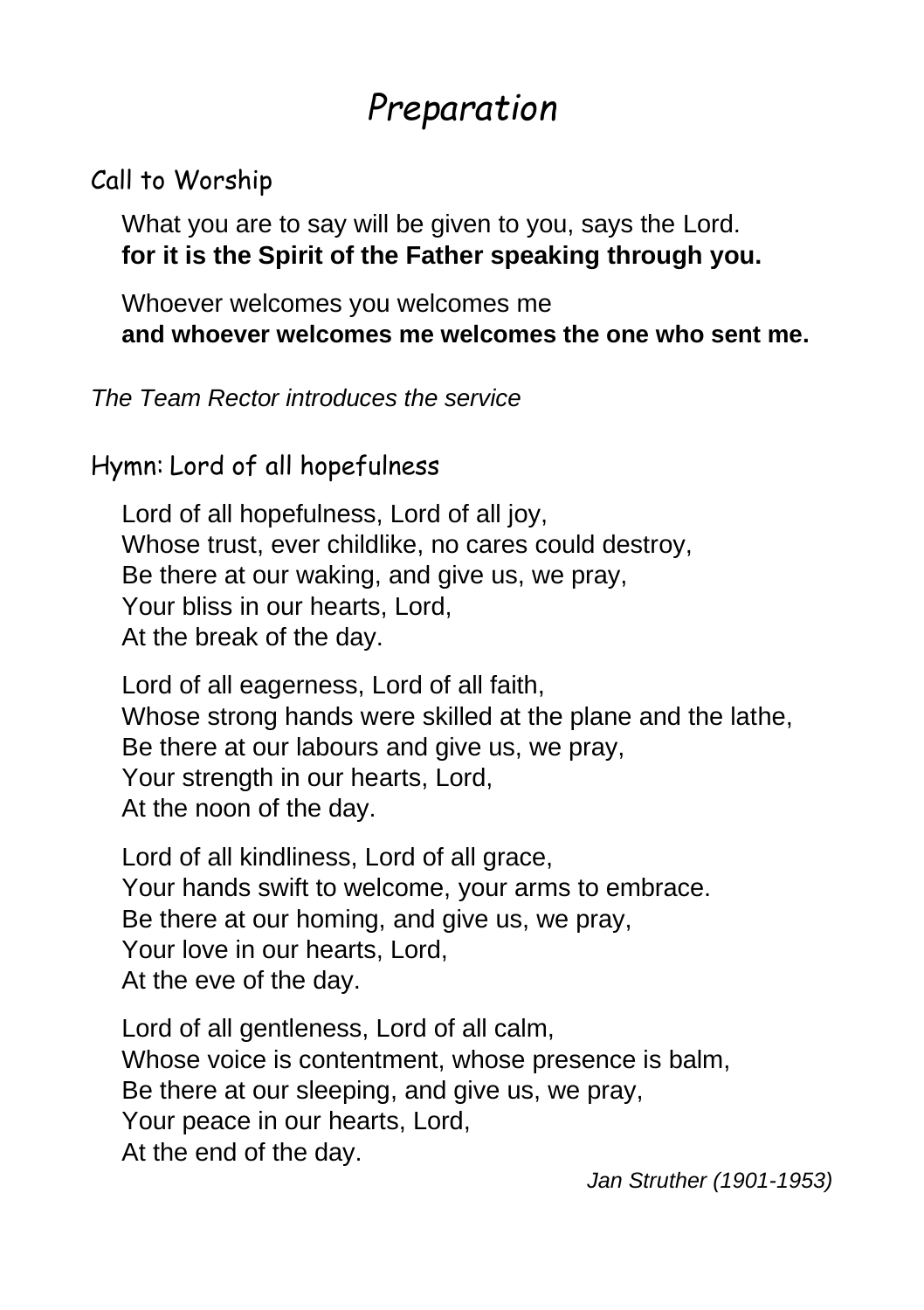#### Prayer:

Jesus said, "Anyone who receives you, receives me, and anyone who receives me, receives the Father who sent me."

We gather together in the presence of the God who receives us with open arms, who loves us unconditionally, and who bids us do the same to one another. Let's worship God together!

#### *Silence is kept*

As we rejoice in the gift of this new day, so may the light of your presence, O God, set our hearts on fire with love for you; now and for ever. **Amen.**

#### Canticle: Venite

O come, let us sing to the Lord; let us heartily rejoice in the rock of our salvation.

Let us come into his presence with thanksgiving and be glad in him with psalms.

For the Lord is a great God and a great king above all gods.

In his hand are the depths of the earth and the heights of the mountains are his also.

The sea is his, for he made it, and his hands have moulded the dry land.

Come, let us worship and bow down and kneel before the Lord our Maker.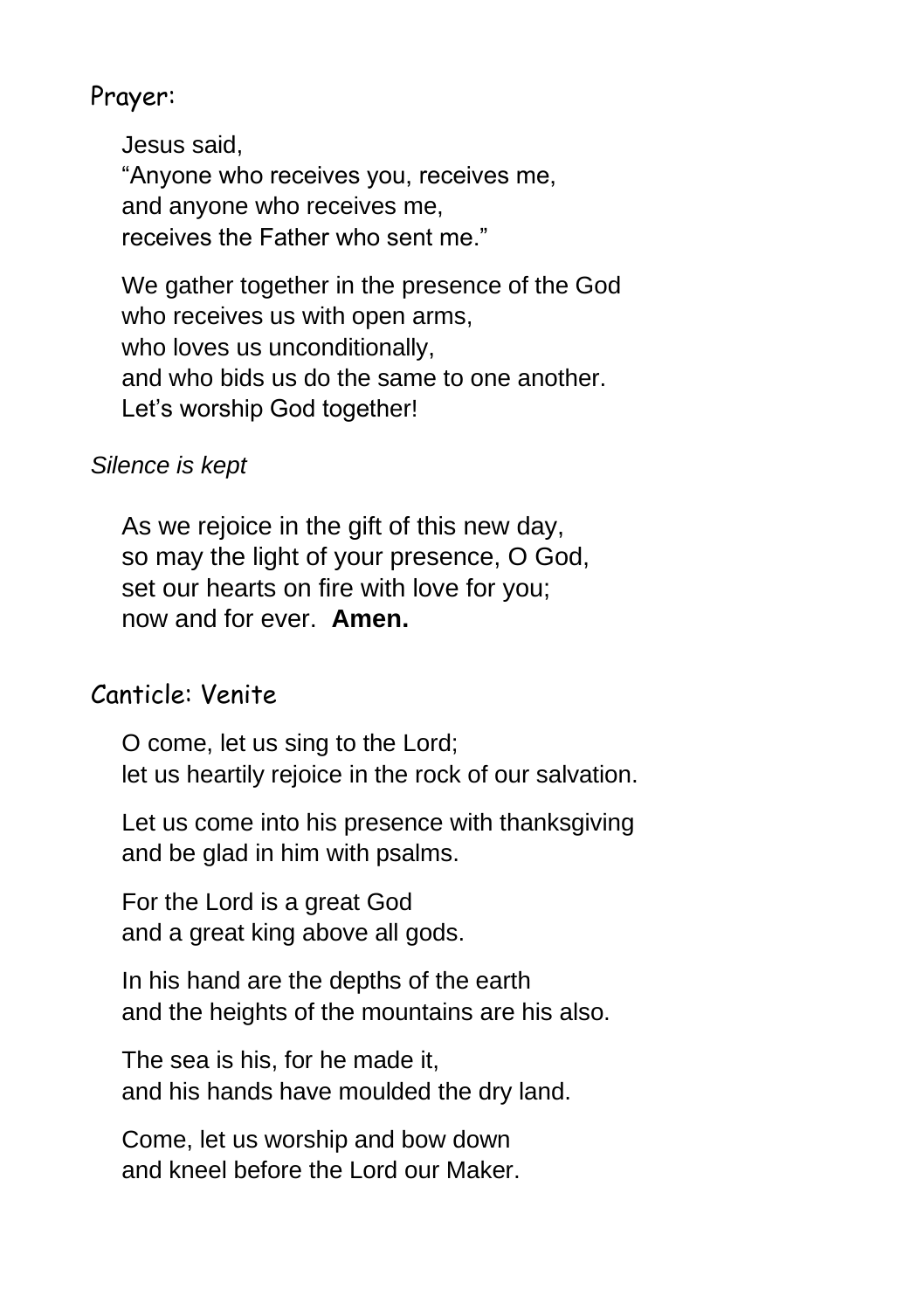For he is our God; we are the people of his pasture and the sheep of his hand.

Glory to the Father and to the Son and to the Holy Spirit; as it was in the beginning is now and shall be for ever. Amen.

#### Responses

Lord, we would grow with you **and bring forth fruit.**

fruit that is pleasing to you **fed by your living water giving sustenance to others.**

Lord, we would grow with you **and bring forth fruit.**

## *The Liturgy of the Word*

#### Readings:

Romans 6:1b-11

Matthew 10:24-39

*After each reading:*

This is the word of the Lord. **Thanks be to God.**

Reflection

Music: Sanctus *(from 'Nidaros Jazz Mass')*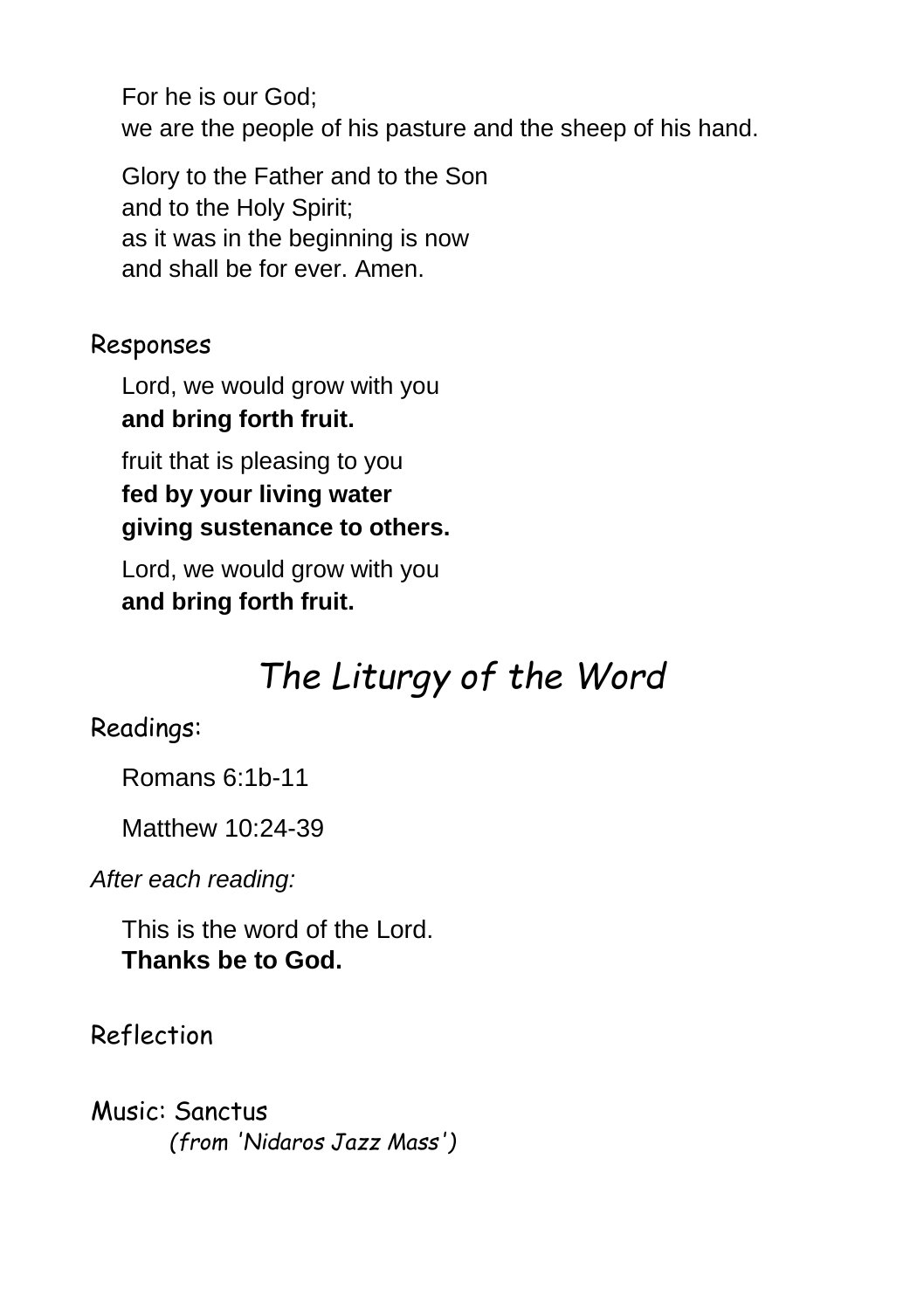## *Prayers*

*We are led in a time of prayer*

*This response is used:* Lord, in your mercy **hear our prayer.**

*The Lord's Prayer is said:*

Gathering our prayers and praises into one, let us pray with confidence as our Saviour has taught us

**Our Father, who art in heaven, hallowed be thy name; thy kingdom come; thy will be done; on earth as it is in heaven. Give us this day our daily bread. And forgive us our trespasses, as we forgive those who trespass against us. And lead us not into temptation; but deliver us from evil. For thine is the kingdom, the power, and the glory for ever and ever. Amen.**

## *Conclusion*

The Collect

Almighty God, you have broken the tyranny of sin and have sent the Spirit of your Son into our hearts whereby we call you Father: give us grace to dedicate our freedom to your service, that we and all creation may be brought to the glorious liberty of the children of God; through Jesus Christ your Son our Lord,